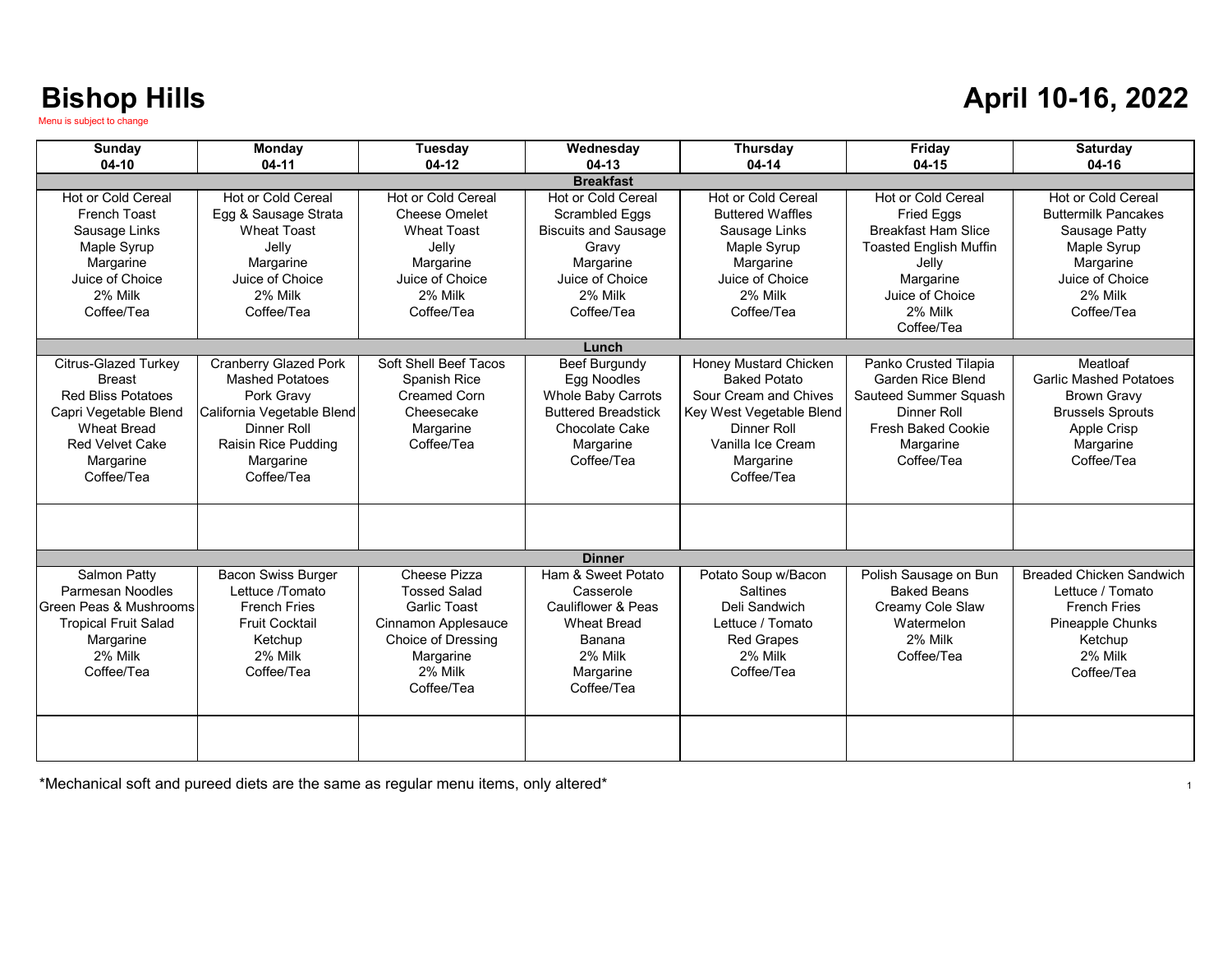#### **April 17-23, 2022**

| Sunday                                    | Monday                        | Tuesday                      | Wednesday                              | Thursday                      | Friday                    | <b>Saturday</b>           |
|-------------------------------------------|-------------------------------|------------------------------|----------------------------------------|-------------------------------|---------------------------|---------------------------|
| $04-17$                                   | $04-18$                       | $04-19$                      | $04 - 20$                              | $04 - 21$                     | $04-22$                   | $04-23$                   |
|                                           | Hot or Cold Cereal            | <b>Hot or Cold Cereal</b>    | <b>Breakfast</b><br>Hot or Cold Cereal | <b>Hot or Cold Cereal</b>     | Hot or Cold Cereal        | Hot or Cold Cereal        |
| Hot or Cold Cereal<br>Ham & Cheese Omelet |                               | Pancakes                     |                                        |                               |                           |                           |
|                                           | <b>Boiled Egg</b>             | <b>Breakfast Ham Slice</b>   | Scrambled Eggs                         | <b>Fried Eggs</b>             | <b>Berry French Toast</b> | Southwest Egg Bake        |
| <b>Wheat Toast</b>                        | <b>Bacon</b>                  |                              | <b>Biscuits and Sausage</b>            | Choice of Danish              | Sausage Links             | <b>Wheat Toast</b>        |
| Jelly                                     | <b>Toasted English Muffin</b> | Maple Syrup                  | Gravy                                  | Margarine                     | Maple Syrup               | Yogurt                    |
| Margarine                                 | Jelly                         | Margarine                    | Margarine                              | Juice of Choice               | Margarine                 | Jelly                     |
| Juice of Choice                           | Margarine                     | Juice of Choice              | Juice of Choice                        | 2% Milk                       | Juice of Choice           | Margarine                 |
| 2% Milk                                   | Juice of Choice               | 2% Milk                      | 2% Milk                                | Coffee/Tea                    | 2% Milk                   | Juice of Choice           |
| Coffee/Tea                                | 2% Milk                       | Coffee/Tea                   | Coffee/Tea                             |                               | Coffee/Tea                | 2% Milk                   |
|                                           | Coffee/Tea                    |                              |                                        |                               |                           | Coffee/Tea                |
|                                           |                               |                              | Lunch                                  |                               |                           |                           |
| <b>Baked Ham</b>                          | Oven Baked Fish               | Oven Fried Chicken           | <b>Bourbon Roast Beef</b>              | Pork Chop Suey                | <b>Fried Fish</b>         | <b>BBQ Pulled Chicken</b> |
| <b>Scalloped Potatoes</b>                 | <b>Parsley Noodles</b>        | <b>Ranch Mashed Potatoes</b> | <b>Baked Potato</b>                    | <b>White Rice</b>             | <b>French Fries</b>       | <b>Baked Beans</b>        |
| Peas                                      | <b>Tossed Salad</b>           | Gravy                        | Sour Cream and Chives                  | <b>Broccoli</b>               | <b>Mandarin Coleslaw</b>  | Potato Salad              |
| Dinner Roll                               | <b>Buttered Breadstick</b>    | <b>Brussel Sprouts</b>       | Key West Vegetable                     | Egg Roll                      | Cake                      | Southern Style Biscuit    |
| <b>Brownies</b>                           | Strawberry Ice Cream          | Chocolate Butterscotch       | <b>Blend</b>                           | <b>Brownies</b>               | Ketchup<br>Margarine      | <b>Banana Bread</b>       |
| Margarine                                 | <b>Choice of Dressing</b>     | <b>Bars</b>                  | Choice of Roll                         | Margarine                     | Coffee/Tea                | Margarine                 |
| Coffee/Tea                                | Margarine                     | Margarine                    | <b>Chocolate Pudding</b>               | Coffee/Tea                    |                           | Coffee/Tea                |
|                                           | Coffee/Tea                    | Coffee/Tea                   | Margarine                              |                               |                           |                           |
|                                           |                               |                              | Coffee/Tea                             |                               |                           |                           |
| <b>Happy Easter!!</b>                     |                               |                              |                                        |                               |                           |                           |
|                                           |                               |                              |                                        |                               |                           |                           |
|                                           |                               |                              | <b>Dinner</b>                          |                               |                           |                           |
| Chunky Vegetable Soup                     | Pot Roast                     | Pork with Kraut              | Chicken Enchiladas                     | Italian Sausage w/Peppers     | Cheese Ravioli w/Sauce    | Sweet & Sour Meatballs    |
| <b>Saltines</b>                           | <b>Sweet Potatoes</b>         | Pierogies                    | Spanish Rice                           | and Onions                    | and Parmesan Cheese       | <b>White Rice</b>         |
| Egg Salad Sandwich                        | Corn                          | <b>Baby Carrots</b>          | <b>Refried Beans</b>                   | <b>Onion Roasted Potatoes</b> | Green Beans               | Oriental Vegetable Blend  |
| <b>Pickled Beets</b>                      | Banana                        | Cinnamon Applesauce          | <b>Mandarin Oranges</b>                | Choice of Roll                | <b>Garlic Toast</b>       | Choice of Roll            |
| <b>Red Grapes</b>                         | Margarine                     | Margarine                    | 2% Milk                                | <b>Diced Pears</b>            | Watermelon                | <b>Apple Slices</b>       |
| 2% Milk                                   | 2% Milk                       | 2% Milk                      | Coffee/Tea                             | Margarine                     | Margarine                 | Margarine                 |
| Coffee/Tea                                | Coffee/Tea                    | Coffee/Tea                   |                                        | 2% Milk                       | 2% Milk                   | 2% Milk                   |
|                                           |                               |                              |                                        | Coffee/Tea                    | Coffee/Tea                | Coffee/Tea                |
|                                           |                               |                              |                                        |                               |                           |                           |
|                                           |                               |                              |                                        |                               |                           |                           |
|                                           |                               |                              |                                        |                               |                           |                           |
|                                           |                               |                              |                                        |                               |                           |                           |

\*Mechanical soft and pureed diets are the same as regular menu items, only altered\* 2008. The chanical soft and pureed diets are the same as regular menu items, only altered\*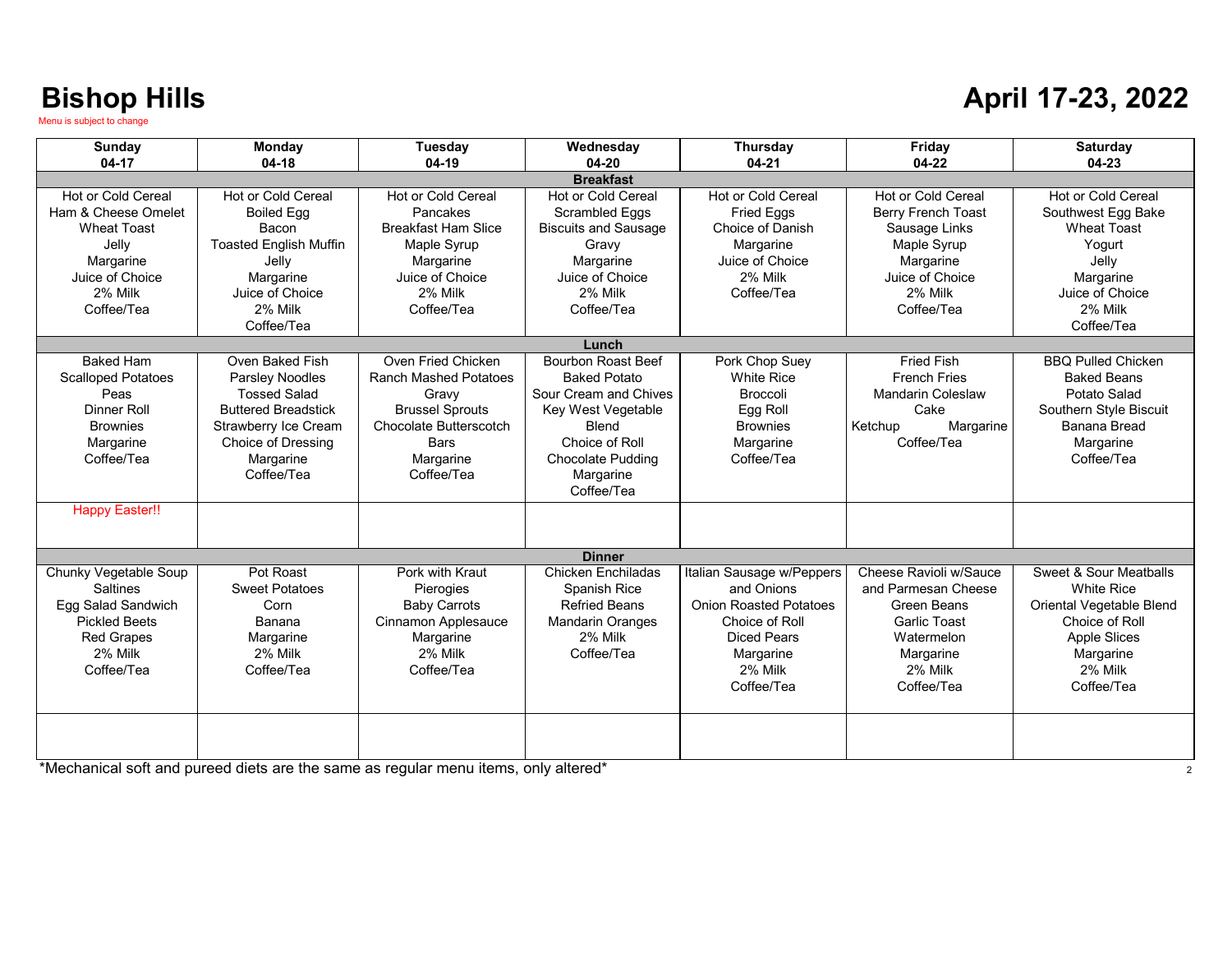#### **April 24-30, 2022**

| Sunday                        | Monday                      | <b>Tuesday</b>             | Wednesday                  | Thursday                  | Friday                        | <b>Saturday</b>             |
|-------------------------------|-----------------------------|----------------------------|----------------------------|---------------------------|-------------------------------|-----------------------------|
| 04-24                         | $04 - 25$                   | 04-26                      | 04-27                      | 04-28                     | 04-29                         | 04-30                       |
|                               |                             |                            | <b>Breakfast</b>           |                           |                               |                             |
| <b>Hot or Cold Cereal</b>     | Hot or cold Cereal          | <b>Hot or Cold Cereal</b>  | Hot or Cold Cereal         | <b>Hot or Cold Cereal</b> | <b>Hot or Cold Cereal</b>     | Hot or Cold Cereal          |
| <b>Cheese Omelet</b>          | Scrambled Eggs              | Cinnamon French Toast      | <b>Boiled Egg</b>          | Cheesy Scrambled Egg      | Egg Patty                     | Egg & Sausage Strata        |
| Cinnamon Roll                 | Sausage Links               | Sausage Patty              | <b>Breakfast Ham Slice</b> | Bacon                     | Sausage Patty                 | <b>Wheat Toast</b>          |
| Margarine                     | <b>Wheat Toast</b>          | Maple Syrup                | <b>Wheat Toast</b>         | <b>Wheat Toast</b>        | <b>Toasted English Muffin</b> | Jelly                       |
| Juice of Choice               | Jelly                       | Margarine                  | Jelly                      | Jelly                     | Margarine                     | Margarine                   |
| 2% Milk                       | Margarine                   | Juice of Choice            | Margarine                  | Margarine                 | Juice of Choice               | Juice of Choice             |
| Coffee/Tea                    | Juice of Choice             | 2% Milk                    | Juice of Choice            | Juice of Choice           | 2% Milk                       | 2% Milk                     |
|                               | 2% Milk                     | Coffee/Tea                 | 2% Milk                    | 2% Milk                   | Coffee/Tea                    | Coffee/Tea                  |
|                               | Coffee/Tea                  |                            | Coffee/Tea                 | Coffee/Tea                |                               |                             |
|                               |                             |                            | Lunch                      |                           |                               |                             |
| Rotisserie Chicken            | Chili Mac                   | <b>BBQ Pork Chop</b>       | Pot Roast                  | General Tso Chicken       | <b>Country Fried Steak</b>    | Lemon Pepper Turkey         |
| <b>Onion Roasted Potatoes</b> | <b>Tossed Salad</b>         | <b>Baked Beans</b>         | <b>Baked Potato</b>        | <b>White Rice</b>         | <b>Country Gravy</b>          | Parmesan Noodles            |
| <b>Brussels Sprouts</b>       | Cornbread                   | Coleslaw                   | Sour Cream & Chives        | Egg Roll                  | <b>Mashed Potatoes</b>        | California Vegetable Blend  |
| Choice of Roll                | Cookie                      | Choice of Roll             | Carrots                    | <b>Chocolate Mousse</b>   | Green Beans                   | Choice of Roll              |
| Cherry Chocolate Bar          | Choice of Dressing          | Apple Cobbler              | Choice of Roll             | Margarine                 | Lemon Bars                    | <b>Banana Split Dessert</b> |
| Margarine                     | Margarine                   | Margarine                  | <b>Blueberry Crisp</b>     | Coffee/Tea                | Margarine                     | Margarine                   |
| Coffee/Tea                    | Coffee/Tea                  | Coffee/Tea                 | Margarine                  |                           | Coffee/Tea                    | Coffee/Tea                  |
|                               |                             |                            | Coffee/Tea                 |                           |                               |                             |
|                               |                             |                            |                            |                           |                               |                             |
|                               |                             |                            |                            |                           |                               |                             |
|                               |                             |                            |                            |                           |                               |                             |
|                               |                             |                            |                            |                           |                               |                             |
|                               |                             |                            | <b>Dinner</b>              |                           |                               |                             |
| Tuna Melt                     | Cheese Fnchiladas           | Chicken & Pasta Alfredo    | Tuna Noodle Casserole      | Ham w/Au Gratin Potatoes  | Grilled Ham & Cheese          | Turkey & Stuffing Casserole |
| <b>Sweet Potato Fries</b>     | Seasoned Black Beans        | Italian Blend Mixed        | Summer Squash              | Green Peas                | Sandwich                      | Mashed Potatoes             |
| Pineapple Chunks              | Corn                        | Vegetables                 | Choice of Roll             | <b>Buttered Bread</b>     | <b>Tomato Soup</b>            | Carrots                     |
| Ketchup                       | <b>Tropical Fruit Salad</b> | <b>Buttered Breadstick</b> | <b>Diced Pears</b>         | Cinnamon Applesauce       | <b>Saltines</b>               | Watermelon                  |
| 2% Milk                       | Margarine                   | Banana                     | Margarine                  | Margarine                 | <b>Red Grapes</b>             | Margarine                   |
| Coffee/Tea                    | 2% Milk                     | Margarine                  | 2% Milk                    | 2% Milk                   | Margarine                     | 2% Milk                     |
|                               | Coffee/Tea                  | 2% Milk                    | Coffee/Tea                 | Coffee/Tea                | 2% Milk                       | Coffee/Tea                  |
|                               |                             | Coffee/Tea                 |                            |                           | Coffee/Tea                    |                             |
|                               |                             |                            |                            |                           |                               |                             |
|                               |                             |                            |                            |                           |                               |                             |
|                               |                             |                            |                            |                           |                               |                             |
|                               |                             |                            |                            |                           |                               |                             |

\*Mechanical soft and pureed diets are the same as regular menu items, only altered\*

3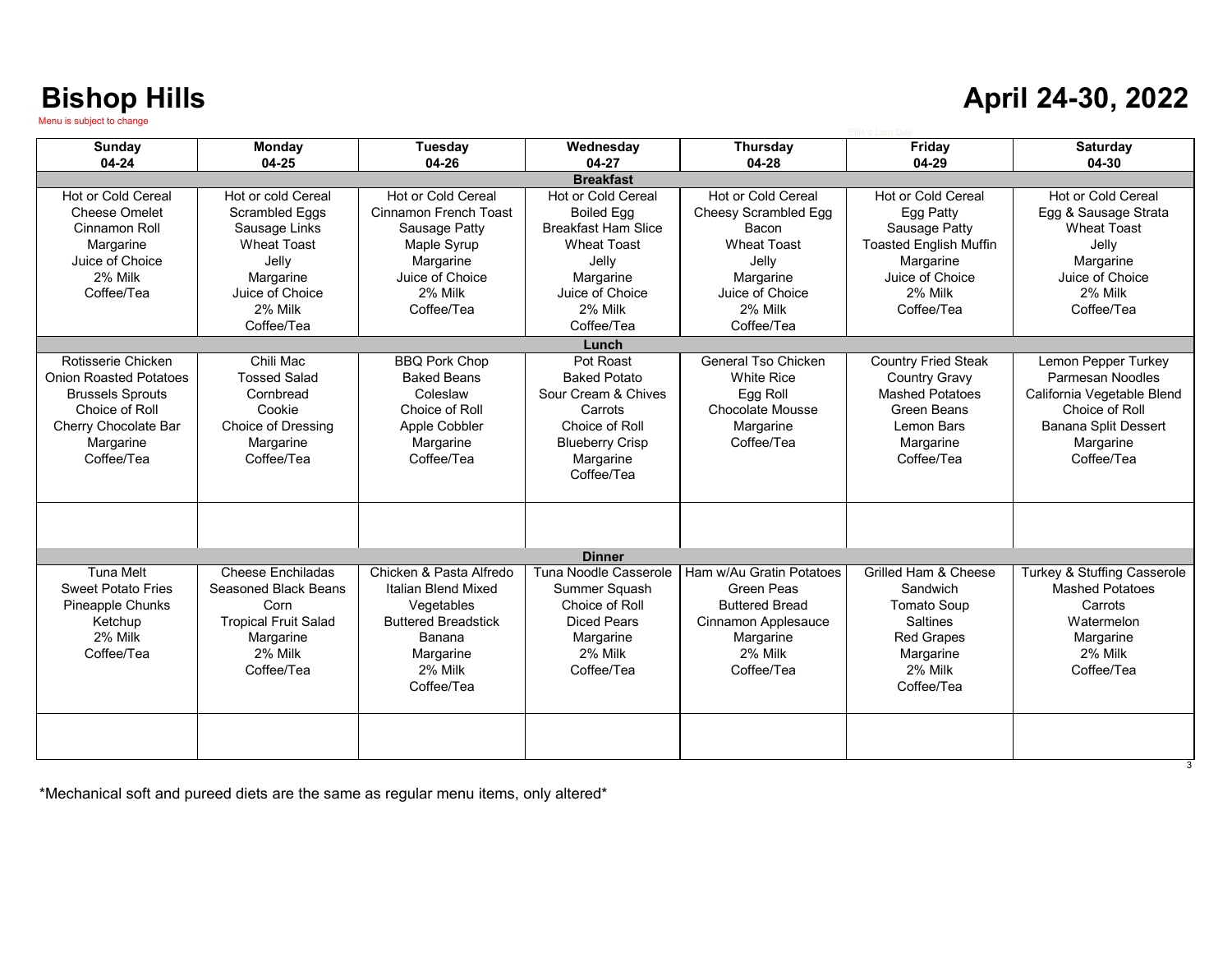|  |  | May 1-7, 2022 |
|--|--|---------------|
|--|--|---------------|

| Sunday                                                   | Monday                            | Tuesday                                 | Wednesday                                      | <b>Thursday</b>                         | Friday                                       | <b>Saturday</b>                            |  |
|----------------------------------------------------------|-----------------------------------|-----------------------------------------|------------------------------------------------|-----------------------------------------|----------------------------------------------|--------------------------------------------|--|
| 05-01                                                    | 05-02                             | 05-03                                   | 05-04                                          | 05-05                                   | 05-06                                        | 05-07                                      |  |
| <b>Breakfast</b>                                         |                                   |                                         |                                                |                                         |                                              |                                            |  |
| Hot or Cold Cereal                                       | Hot or Cold Cereal                | Hot or Cold Cereal                      | Hot or Cold Cereal                             | Hot or Cold Cereal                      | Hot or Cold Cereal                           | Hot or Cold Cereal                         |  |
| <b>Buttermilk Pancakes</b>                               | <b>Western Omelet</b>             | Southwest Egg Bake                      | Scrambled Eggs                                 | Egg & Cheese Sandwich                   | <b>Fried Eggs</b>                            | <b>Buttered Waffles</b>                    |  |
| Sausage Links                                            | <b>Wheat Toast</b>                | <b>Wheat Toast</b>                      | <b>Biscuits and Sausage</b>                    | Bacon                                   | <b>Breakfast Ham Slice</b>                   | Sausage Links                              |  |
| Maple Syrup                                              | Jelly                             | Jelly                                   | Gravy                                          | Margarine                               | Danish                                       | Maple Syrup                                |  |
| Margarine                                                | Margarine                         | Margarine                               | Margarine                                      | Juice of Choice                         | Margarine                                    | Margarine                                  |  |
| Juice of Choice                                          | Juice of Choice                   | Juice of Choice                         | Juice of Choice                                | 2% Milk                                 | Juice of Choice                              | Juice of Choice                            |  |
| 2% Milk                                                  | 2% Milk                           | 2% Milk                                 | 2% Milk                                        | Coffee/Tea                              | 2% Milk                                      | 2% Milk                                    |  |
| Coffee/Tea                                               | Coffee/Tea                        | Coffee/Tea                              | Coffee/Tea                                     |                                         | Coffee/Tea                                   | Coffee/Tea                                 |  |
|                                                          |                                   |                                         |                                                |                                         |                                              |                                            |  |
|                                                          | Herb Garlic Cod                   | <b>Chicken Breast</b>                   | Lunch<br>Chicken Parmesan                      | Macaroni & Cheese                       | Lemon Baked Fish                             |                                            |  |
| Pork Chop<br><b>Bread Stuffing</b>                       | <b>Rice Pilaf</b>                 | <b>Ranch Mashed Potatoes</b>            | Spaghetti Noodles                              | <b>Stewed Tomatoes</b>                  | <b>Rosemary Roasted</b>                      | Baked Ham w/Gravy<br><b>Sweet Potatoes</b> |  |
| Carrots                                                  | Green Peas & Mushrooms            | Gravy                                   | Italian Blend Mixed                            | <b>Tossed Salad</b>                     | Potatoes                                     | Corn                                       |  |
| <b>Wheat Bread</b>                                       | Choice of Roll                    | Wax Beans                               | Vegetables                                     | <b>Strawberry Pie</b>                   | <b>Baby Carrots</b>                          | Southern Style Biscuit                     |  |
| <b>Caramel Dumpling</b>                                  | Cherries in the Snow              | Choice of Roll                          | <b>Garlic Toast</b>                            | Choice of Dressing                      | <b>Wheat Bread</b>                           | Chocolate Chip Cookie                      |  |
| Margarine                                                | Margarine                         | <b>Butterscotch Brownie</b>             | <b>Frosted Chocolate Cake</b>                  | Margarine                               | Vanilla Pudding Cake                         | Margarine                                  |  |
| Coffee/Tea                                               | Coffee/Tea                        | Parfait                                 | Margarine                                      | Coffee/Tea                              | Margarine                                    | Coffee/Tea                                 |  |
|                                                          |                                   | Margarine                               | Coffee/Tea                                     |                                         | Coffee/Tea                                   |                                            |  |
|                                                          |                                   | Coffee/Tea                              |                                                |                                         |                                              |                                            |  |
|                                                          |                                   |                                         |                                                |                                         |                                              |                                            |  |
|                                                          |                                   |                                         |                                                |                                         |                                              |                                            |  |
|                                                          |                                   |                                         |                                                |                                         |                                              |                                            |  |
|                                                          |                                   |                                         | <b>Dinner</b>                                  |                                         |                                              |                                            |  |
| Chicken Cordon Bleu                                      | Italian Sausage w/                | Minestrone Soup                         | Chicken Salad Sandwich                         | Cheeseburger w/                         | <b>Hearty Cabbage Soup</b>                   | <b>Beef Quesadilla</b>                     |  |
| <b>Red Bliss Potatoes</b><br><b>Parslied Cauliflower</b> | Peppers & Onions<br>Potato Wedges | <b>Saltines</b><br>Grilled Ham & Cheese | <b>Cucumber Slices</b><br><b>Pickled Beets</b> | Lettuce & Tomato<br><b>French Fries</b> | <b>Saltines</b>                              | Spanish Rice<br>Seasoned Black Beans       |  |
| Choice of Roll                                           | <b>Wheat Bread</b>                | Sandwich                                | <b>Diced Pears</b>                             |                                         | Turkey & Swiss Sandwich<br><b>Red Grapes</b> | <b>Chilled Peaches</b>                     |  |
| <b>Fruit Cocktail</b>                                    | Banana                            | <b>Mixed Fruit</b>                      | Margarine                                      | Cinnamon Applesauce<br>Ketchup          | 2% Milk                                      | Margarine                                  |  |
|                                                          | Margarine                         | 2% Milk                                 | 2% Milk                                        | Margarine                               | Coffee/Tea                                   | 2% Milk                                    |  |
| Margarine<br>2% Milk                                     | 2% Milk                           | Coffee/Tea                              | Coffee/Tea                                     | 2% Milk                                 |                                              | Coffee/Tea                                 |  |
| Coffee/Tea                                               | Coffee/Tea                        |                                         |                                                | Coffee/Tea                              |                                              |                                            |  |
|                                                          |                                   |                                         |                                                |                                         |                                              |                                            |  |
|                                                          |                                   |                                         |                                                |                                         |                                              |                                            |  |
|                                                          |                                   |                                         |                                                |                                         |                                              |                                            |  |
|                                                          |                                   |                                         |                                                |                                         |                                              |                                            |  |

\*Mechanical soft and pureed diets are the same as regular menu items, only altered\*